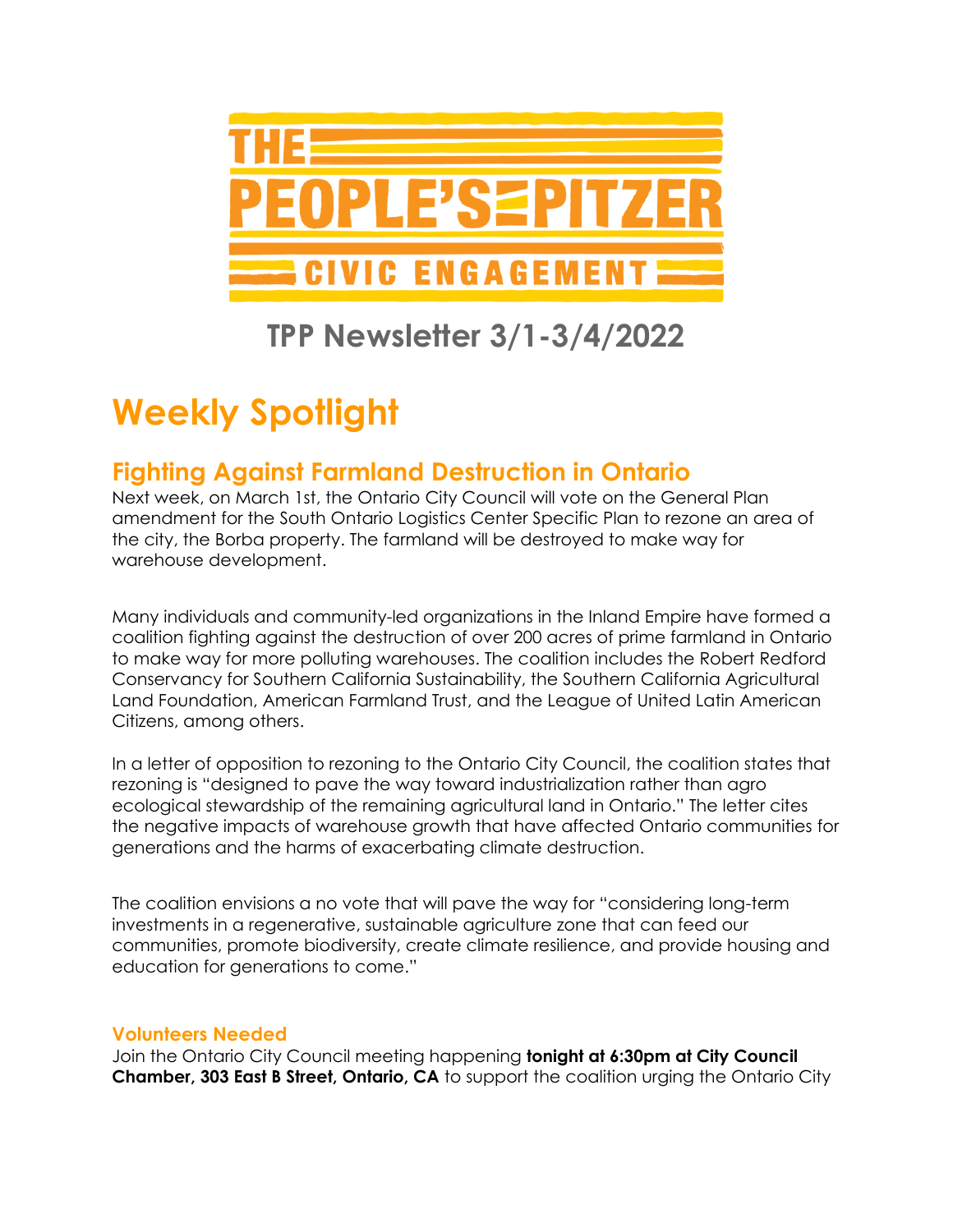Council to vote no on the zoning change from agricultural to industrial on the Borba property.

Or, submit a comment of opposition online by filling out a [Public Comment Form](https://seam.ly/gl0ZNwIQ) by **4pm TODAY**. You may also submit your comments by email no later than 4pm today by emailing your name, agenda item you are commenting on and your comments to [publiccomments@ontarioca.gov.](mailto:publiccomments@ontarioca.gov) All comments received by the deadline will be forwarded to the City Council for consideration before action is taken on the matter. Please refer to [this document](https://docs.google.com/document/d/1avFDKCOpQWtCP0MHdV8fVOh4ST34z0lqV78Q_jWLDGI/edit?usp=sharing) for talking points.

## **Upcoming Events**

**Pitzer Industry Series: Public Policy/Government** March 1 @ 6:00 pm - 7:00 pm [Virtual Event](https://pitzer.joinhandshake.com/stu/events/941652?ref=events-search)

This program is part of a series that provides us with a regular platform for Pitzer alumni and families as well as employers to discuss careers in a variety of fields. In typical Pitzer fashion, we have specifically designed these series events to be small, approximately 10-15 students, to allow for meaningful conversations.

Meet winter break shadowing host Sean Sullivan '10 a Strategy and Innovation Manager at Google for a discussion on Public Policy and government

Note: Due to Pitzer's COVID restrictions, this program will be virtual. <https://pitzer.zoom.us/j/7143224139>

#### **Legal Observer Training with the National Lawyers Guild of Los Angeles**



#### **LEGAL OBSERVER TRAINING** WHEN: 03/22 @5:30PM WHERE: ZOOM

"NLG-LA works to ensure the legal and practical access to demonstrations in Southern California by regularly<br>providing legal observers at demonstrations to observe and document potentially unlawful or unjustified interference with demonstrators' rights by law<br>enforcement." Join the CEC and National Lawyer's Guild of LA for a training to be certified as a legal observer.



March 22 @ 5:30 pm [Virtual Event](http://tinyurl.com/NLGLegalObserverSignUp)

"NLG-LA works to ensure the legal and practical access to demonstrations in Southern California by regularly providing legal observers at demonstrations to observe and document potentially unlawful or unjustified interference with demonstrators' rights by law enforcement." **Join the CEC and National Lawyers Guild of LA for a training to be certified as a legal observer.** Spanish translation will be available. For more information, contact [immediate\\_action@pitzer.edu.](mailto:immediate_action@pitzer.edu) Interested in collaborating with TPP? Contact TPP Program Assistant [aneuburg@students.pitzer.edu](mailto:aneuburg@students.pitzer.edu) or CEC Assistant Director, Jessica Chairez,